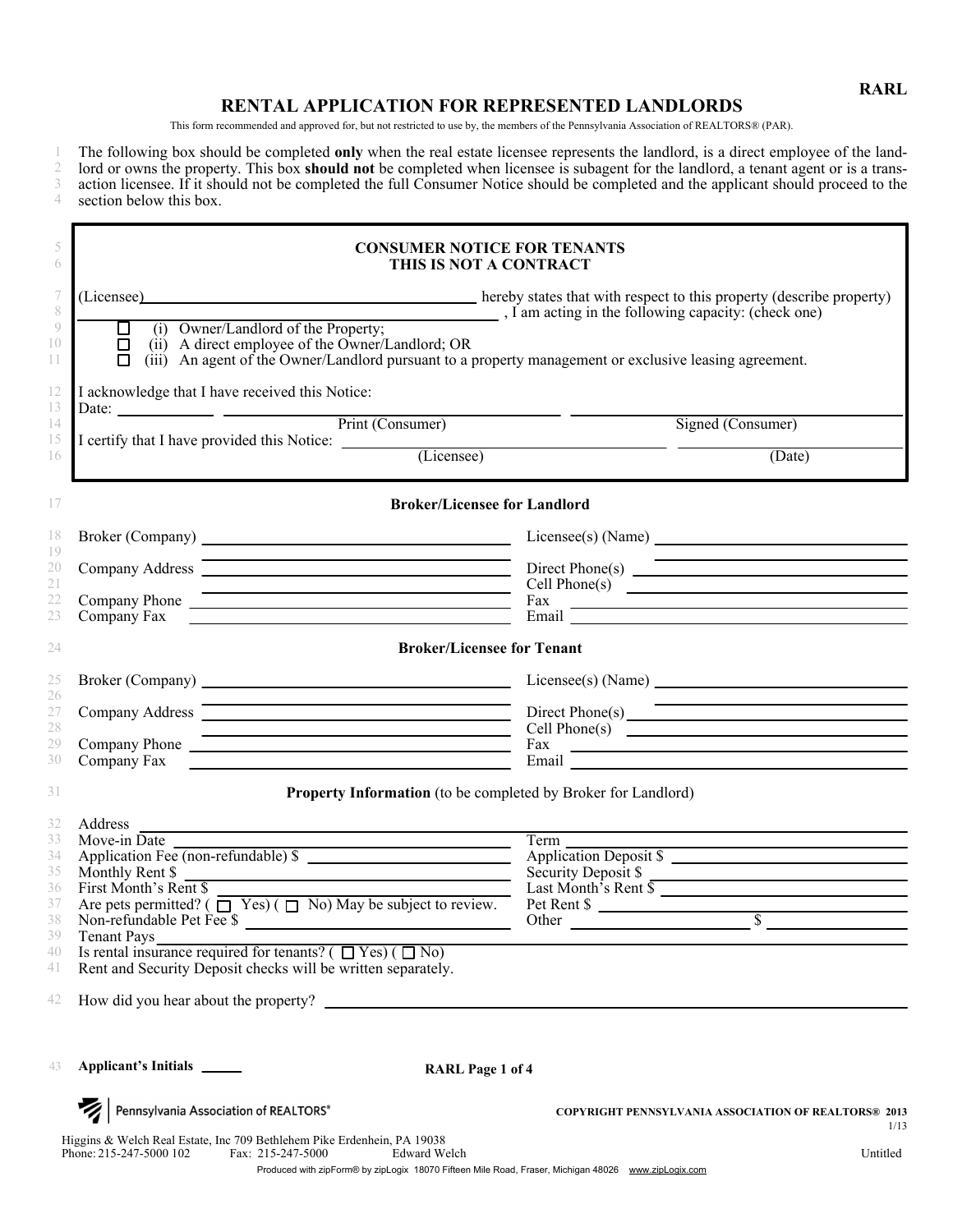## 44 **1. APPLICANT INFORMATION**

|                                                                                                                                                                                                                                                                                                                                                                                                                                                                            | Full Name                                                                                                             |                                                                                                                                                                                                                               |        |  |         |        |  |
|----------------------------------------------------------------------------------------------------------------------------------------------------------------------------------------------------------------------------------------------------------------------------------------------------------------------------------------------------------------------------------------------------------------------------------------------------------------------------|-----------------------------------------------------------------------------------------------------------------------|-------------------------------------------------------------------------------------------------------------------------------------------------------------------------------------------------------------------------------|--------|--|---------|--------|--|
| Home Phone Lawrence and Work Phone Lawrence and Work Phone Lawrence and Work Phone Lawrence and Work Phone Lawrence and Work Phone Lawrence and Work Phone Lawrence and Work Phone Lawrence and Work Phone Lawrence and Work P                                                                                                                                                                                                                                             |                                                                                                                       |                                                                                                                                                                                                                               |        |  |         |        |  |
|                                                                                                                                                                                                                                                                                                                                                                                                                                                                            |                                                                                                                       |                                                                                                                                                                                                                               |        |  |         |        |  |
| Present Address & ZIP $\overline{\phantom{a}}$                                                                                                                                                                                                                                                                                                                                                                                                                             |                                                                                                                       |                                                                                                                                                                                                                               |        |  |         |        |  |
| From To To Rent/Mortgage \$ __________ /mo. ( $\square$ Own) ( $\square$ Rent) ( $\square$ Other)                                                                                                                                                                                                                                                                                                                                                                          |                                                                                                                       |                                                                                                                                                                                                                               |        |  |         |        |  |
| Landlord/Mortgage Co. Name & Phone                                                                                                                                                                                                                                                                                                                                                                                                                                         |                                                                                                                       |                                                                                                                                                                                                                               |        |  |         |        |  |
| Previous Address & ZIP $\overline{a}$                                                                                                                                                                                                                                                                                                                                                                                                                                      |                                                                                                                       |                                                                                                                                                                                                                               |        |  |         |        |  |
|                                                                                                                                                                                                                                                                                                                                                                                                                                                                            |                                                                                                                       |                                                                                                                                                                                                                               |        |  |         |        |  |
| Landlord/Mortgage Co. Name & Phone                                                                                                                                                                                                                                                                                                                                                                                                                                         |                                                                                                                       |                                                                                                                                                                                                                               |        |  |         |        |  |
| Is Applicant at least 18 years old? $(\Box Yes) (\Box No)$                                                                                                                                                                                                                                                                                                                                                                                                                 |                                                                                                                       |                                                                                                                                                                                                                               |        |  |         |        |  |
| Are you applying with anyone else? $(\Box Yes) (\Box No)$ A separate application must be completed for each applicant/co-signer.                                                                                                                                                                                                                                                                                                                                           |                                                                                                                       |                                                                                                                                                                                                                               |        |  |         |        |  |
|                                                                                                                                                                                                                                                                                                                                                                                                                                                                            |                                                                                                                       |                                                                                                                                                                                                                               |        |  |         |        |  |
|                                                                                                                                                                                                                                                                                                                                                                                                                                                                            |                                                                                                                       |                                                                                                                                                                                                                               |        |  |         |        |  |
| Name $\Box$ ( $\Box$ Applicant) ( $\Box$ Co-signer)                                                                                                                                                                                                                                                                                                                                                                                                                        |                                                                                                                       |                                                                                                                                                                                                                               |        |  |         |        |  |
| Name $\Box$ ( $\Box$ Applicant) ( $\Box$ Co-signer)                                                                                                                                                                                                                                                                                                                                                                                                                        |                                                                                                                       |                                                                                                                                                                                                                               |        |  |         |        |  |
| Will anyone else be occupying the property? $(\Box Yes)$ $(\Box No)$                                                                                                                                                                                                                                                                                                                                                                                                       |                                                                                                                       |                                                                                                                                                                                                                               |        |  |         |        |  |
| Include the full name of any other person not listed above who will be occupying the property.                                                                                                                                                                                                                                                                                                                                                                             |                                                                                                                       |                                                                                                                                                                                                                               |        |  |         |        |  |
|                                                                                                                                                                                                                                                                                                                                                                                                                                                                            |                                                                                                                       | $\Box$ 18 or older                                                                                                                                                                                                            |        |  |         |        |  |
| Name                                                                                                                                                                                                                                                                                                                                                                                                                                                                       |                                                                                                                       | $\Box$ 18 or older                                                                                                                                                                                                            |        |  |         |        |  |
|                                                                                                                                                                                                                                                                                                                                                                                                                                                                            |                                                                                                                       | $\Box$ 18 or older                                                                                                                                                                                                            |        |  |         |        |  |
| Name $\frac{1}{\sqrt{1-\frac{1}{2}}}\left\{ \frac{1}{2}, \frac{1}{2}, \frac{1}{2}, \frac{1}{2}, \frac{1}{2}, \frac{1}{2}, \frac{1}{2}, \frac{1}{2}, \frac{1}{2}, \frac{1}{2}, \frac{1}{2}, \frac{1}{2}, \frac{1}{2}, \frac{1}{2}, \frac{1}{2}, \frac{1}{2}, \frac{1}{2}, \frac{1}{2}, \frac{1}{2}, \frac{1}{2}, \frac{1}{2}, \frac{1}{2}, \frac{1}{2}, \frac{1}{2}, \frac{1}{2}, \frac{1}{2}, \frac{1}{2}, \frac{1}{2$<br>Check here if additional information is attached |                                                                                                                       | $\Box$ 18 or older                                                                                                                                                                                                            |        |  |         |        |  |
| Employer                                                                                                                                                                                                                                                                                                                                                                                                                                                                   |                                                                                                                       | the control of the control of the control of the control of the control of the control of the control of the control of the control of the control of the control of the control of the control of the control of the control |        |  |         |        |  |
|                                                                                                                                                                                                                                                                                                                                                                                                                                                                            |                                                                                                                       |                                                                                                                                                                                                                               |        |  |         |        |  |
|                                                                                                                                                                                                                                                                                                                                                                                                                                                                            |                                                                                                                       |                                                                                                                                                                                                                               |        |  |         |        |  |
| Previous Employer                                                                                                                                                                                                                                                                                                                                                                                                                                                          | <u> 1989 - Johann Barnett, mars et al. 1989 - Anna anno 1989 - Anna ann an t-Anna ann an t-Anna ann an t-Anna ann</u> |                                                                                                                                                                                                                               |        |  |         |        |  |
|                                                                                                                                                                                                                                                                                                                                                                                                                                                                            |                                                                                                                       |                                                                                                                                                                                                                               |        |  |         |        |  |
|                                                                                                                                                                                                                                                                                                                                                                                                                                                                            |                                                                                                                       |                                                                                                                                                                                                                               |        |  |         |        |  |
|                                                                                                                                                                                                                                                                                                                                                                                                                                                                            |                                                                                                                       |                                                                                                                                                                                                                               |        |  |         |        |  |
|                                                                                                                                                                                                                                                                                                                                                                                                                                                                            |                                                                                                                       |                                                                                                                                                                                                                               |        |  |         |        |  |
| $\Box$ Proof of income attached<br>$\Box$ Check here if additional information is attached                                                                                                                                                                                                                                                                                                                                                                                 |                                                                                                                       |                                                                                                                                                                                                                               |        |  |         |        |  |
| 3. OTHER INCOME USED FOR MONTHLY EXPENSES                                                                                                                                                                                                                                                                                                                                                                                                                                  |                                                                                                                       |                                                                                                                                                                                                                               |        |  |         |        |  |
| Alimony, child support, or separate maintenance income need not be revealed if Applicant does not wish to have it considered                                                                                                                                                                                                                                                                                                                                               |                                                                                                                       |                                                                                                                                                                                                                               |        |  |         |        |  |
| as a basis for paying this obligation.                                                                                                                                                                                                                                                                                                                                                                                                                                     |                                                                                                                       |                                                                                                                                                                                                                               |        |  |         |        |  |
| Source                                                                                                                                                                                                                                                                                                                                                                                                                                                                     | Amount                                                                                                                |                                                                                                                                                                                                                               | Source |  |         | Amount |  |
|                                                                                                                                                                                                                                                                                                                                                                                                                                                                            |                                                                                                                       |                                                                                                                                                                                                                               |        |  |         |        |  |
|                                                                                                                                                                                                                                                                                                                                                                                                                                                                            |                                                                                                                       |                                                                                                                                                                                                                               |        |  |         |        |  |
| $\Box$ Check here if additional information is attached                                                                                                                                                                                                                                                                                                                                                                                                                    |                                                                                                                       |                                                                                                                                                                                                                               |        |  |         |        |  |
|                                                                                                                                                                                                                                                                                                                                                                                                                                                                            |                                                                                                                       |                                                                                                                                                                                                                               |        |  |         |        |  |
| 4. BANK ACCOUNT INFORMATION                                                                                                                                                                                                                                                                                                                                                                                                                                                |                                                                                                                       |                                                                                                                                                                                                                               |        |  |         |        |  |
| <b>Bank Name</b>                                                                                                                                                                                                                                                                                                                                                                                                                                                           |                                                                                                                       | Account Type                                                                                                                                                                                                                  |        |  | Balance |        |  |
|                                                                                                                                                                                                                                                                                                                                                                                                                                                                            |                                                                                                                       |                                                                                                                                                                                                                               |        |  |         |        |  |
| $\frac{\text{S}}{\text{S}}$                                                                                                                                                                                                                                                                                                                                                                                                                                                |                                                                                                                       |                                                                                                                                                                                                                               |        |  |         |        |  |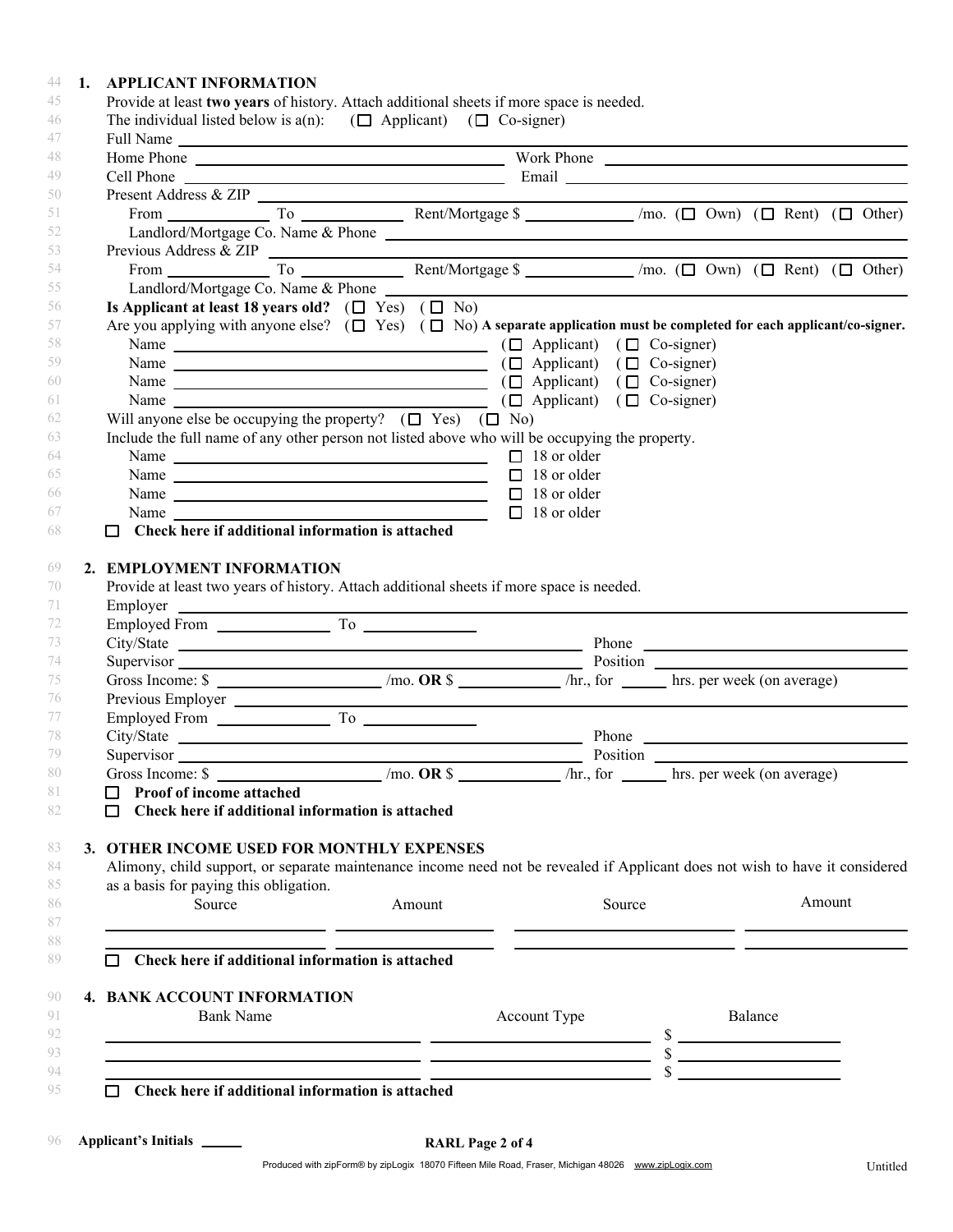| 5. | <b>MONTHLY PAYMENTS</b><br>Lender Name                                                                                                                                                                                                                                                                                                                                                                                                                                                                                                                                                                                                                                                                                                                              | Loan Type |       | <b>Balance Due</b> | Monthly Payment                                      |
|----|---------------------------------------------------------------------------------------------------------------------------------------------------------------------------------------------------------------------------------------------------------------------------------------------------------------------------------------------------------------------------------------------------------------------------------------------------------------------------------------------------------------------------------------------------------------------------------------------------------------------------------------------------------------------------------------------------------------------------------------------------------------------|-----------|-------|--------------------|------------------------------------------------------|
|    | $\frac{s}{s}$ $\frac{s}{s}$ $\frac{s}{s}$ $\frac{s}{s}$ $\frac{s}{s}$ $\frac{s}{s}$ $\frac{s}{s}$ $\frac{s}{s}$ $\frac{s}{s}$ $\frac{s}{s}$ $\frac{s}{s}$ $\frac{s}{s}$ $\frac{s}{s}$ $\frac{s}{s}$ $\frac{s}{s}$ $\frac{s}{s}$ $\frac{s}{s}$ $\frac{s}{s}$ $\frac{s}{s}$ $\frac{s}{s}$ $\frac{s}{s}$ $\frac{s}{s}$ $\frac{s}{s}$ $\frac{s}{s}$ $\frac{s}{$                                                                                                                                                                                                                                                                                                                                                                                                         |           |       |                    |                                                      |
|    | Check here if additional information is attached                                                                                                                                                                                                                                                                                                                                                                                                                                                                                                                                                                                                                                                                                                                    |           |       |                    |                                                      |
|    | <b>6. VEHICLE</b>                                                                                                                                                                                                                                                                                                                                                                                                                                                                                                                                                                                                                                                                                                                                                   |           |       |                    |                                                      |
|    | Include any cars, trucks, vans, motorcycles, trailers, boats and recreational vehicles.<br>Make/Model<br><u> 2000 - Andrea Andrew American (h. 2001).</u>                                                                                                                                                                                                                                                                                                                                                                                                                                                                                                                                                                                                           | Year      | Color |                    | License Plate/State                                  |
|    | Check here if additional information is attached                                                                                                                                                                                                                                                                                                                                                                                                                                                                                                                                                                                                                                                                                                                    |           |       |                    | <u> 1999 - Jan James Sand, Amerikaans (h. 1989).</u> |
|    | 7. PETS<br>Does any Applicant or Occupant own any pets? $(\Box$ Yes) $(\Box$ No) If yes, provide detail below.<br>Pet 1                                                                                                                                                                                                                                                                                                                                                                                                                                                                                                                                                                                                                                             | Pet 2     |       | Pet 3              |                                                      |
|    | Type (Cat, dog, etc.)<br><b>Breed</b>                                                                                                                                                                                                                                                                                                                                                                                                                                                                                                                                                                                                                                                                                                                               |           |       |                    |                                                      |
|    | Age<br>Weight<br><u> 1980 - John Harry Harry Harry Harry Harry Harry Harry Harry Harry Harry Harry Harry Harry Harry Harry Harry H</u><br>Gender<br><u> 1990 - Jan James James (h. 1980).</u>                                                                                                                                                                                                                                                                                                                                                                                                                                                                                                                                                                       |           |       |                    |                                                      |
|    | $(\Box Y$ Yes) $(\Box N$ o<br>Have you ever declared bankruptcy or suffered foreclosure?<br>If yes, list any payments: \$<br>Have you ever defaulted on your mortgage?<br>$(\Box$ Yes) $(\Box$ No)<br>Have you been evicted or sued for unpaid rent or damages to leased property?<br>$(\Box Yes) (\Box No)$<br>Have you ever refused to pay rent for any reason?<br>$(\Box Yes) (\Box No)$<br>Have you ever been convicted of or entered a plea of guilty or nolo contendere for a felony or misdemeanor?<br>$(\Box Y$ Yes) $(\Box N0)$<br>$(\Box Y$ Yes) $(\Box N$<br>Since January 1, 1998, Have you been obligated to pay support under any order(s) of record? If yes:<br>County<br>Monestic Relations File or Docket Number:<br>Amount<br>Are you delinquent? |           |       |                    |                                                      |
|    |                                                                                                                                                                                                                                                                                                                                                                                                                                                                                                                                                                                                                                                                                                                                                                     |           |       |                    |                                                      |
| П  | Check here if additional information is attached                                                                                                                                                                                                                                                                                                                                                                                                                                                                                                                                                                                                                                                                                                                    |           |       |                    |                                                      |
|    | 9. CONDITION OF PROPERTY<br>The Property will be leased in the same condition as it is shown unless otherwise agreed to in writing.                                                                                                                                                                                                                                                                                                                                                                                                                                                                                                                                                                                                                                 |           |       |                    |                                                      |
|    | <b>10. APPLICATION FEE</b><br>The Application Fee is NON-REFUNDABLE and will not be applied towards rent or other financial obligations should<br>Applicant be approved, nor refunded if not approved. Applicant agrees that this sum is paid in consideration of<br>Landlord/Broker for Landlord's review and/or verification of the information stated in the application.                                                                                                                                                                                                                                                                                                                                                                                        |           |       |                    |                                                      |
|    | 11. OBLIGATION TO ENTER INTO LEASE AGREEMENT/ DAMAGES<br>Upon submission of this Application, Landlord/Broker for Landlord reserves the right to remove property from the available<br>rent list. If this Application is denied by Landlord, the Application Deposit shall be refunded to Applicant. If this Application<br>is approved and Applicant fails to rent the Property, Landlord shall be entitled to retain the Application Deposit.                                                                                                                                                                                                                                                                                                                     |           |       |                    |                                                      |
|    | 12. CONVICTED SEX OFFENDERS (MEGAN'S LAW)<br>The Pennsylvania General Assembly has passed legislation (often referred to as "Megan's Law," 42 Pa.C.S. § 9791 et seq.)<br>providing for community notification of the presence of certain convicted sex offenders. Potential tenants are encouraged<br>to contact the municipal police department or the Pennsylvania State Police for information relating to the presence of<br>sex offenders near a particular property, or to check the information on the Pennsylvania State Police web site at                                                                                                                                                                                                                 |           |       |                    |                                                      |
|    | www.pameganslaw.state.pa.us.                                                                                                                                                                                                                                                                                                                                                                                                                                                                                                                                                                                                                                                                                                                                        |           |       |                    |                                                      |

**Applicant name**